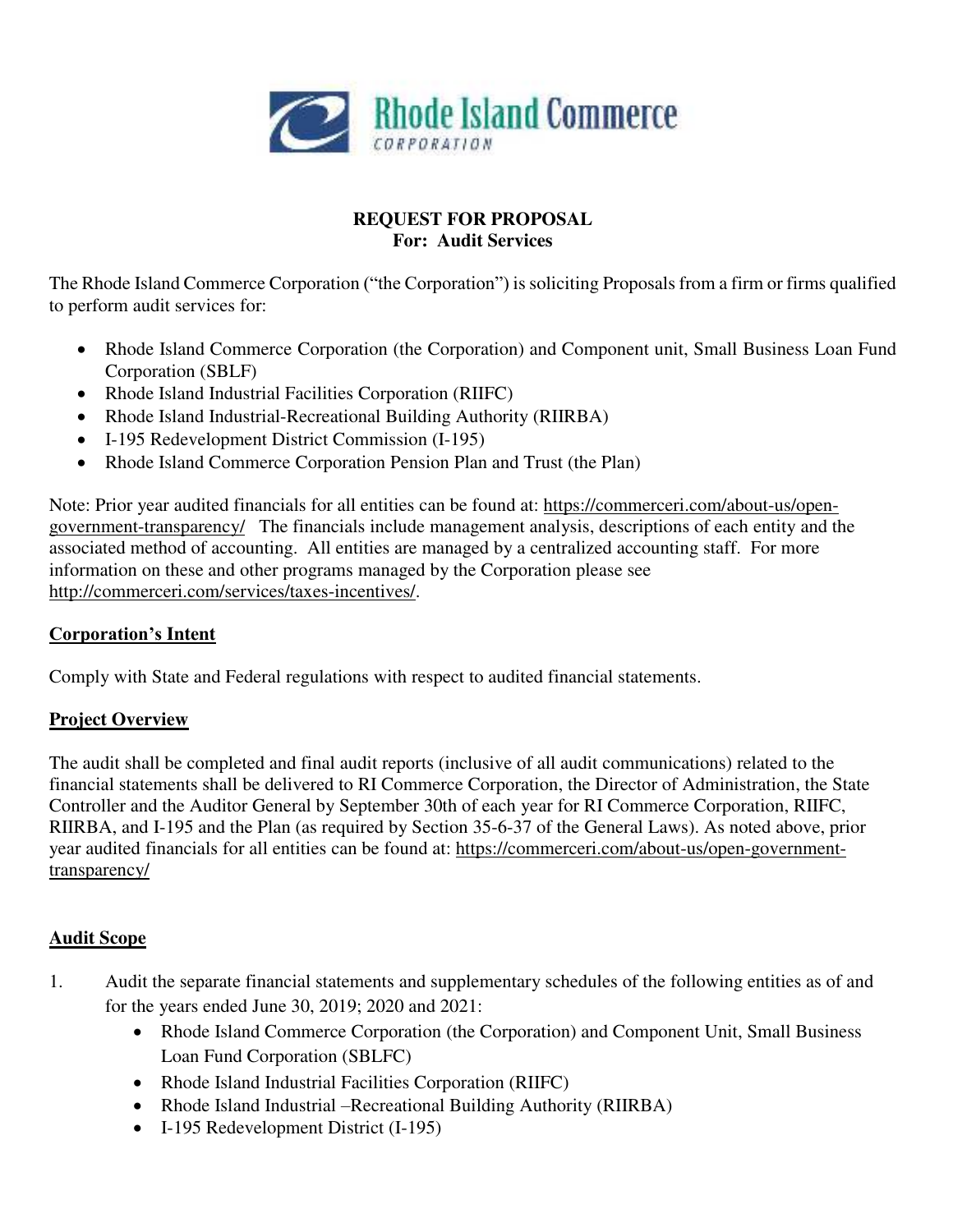Basic financial statements to be audited for each entity include:

- **Statement of Net Position**
- Statement of Changes in Net Position
- Statement of Cash Flows
- 2. Required supplementary information (RSI):
	- Management's Discussion and Analysis (all entities)
	- RSI Schedules for participation in RI Commerce Corporation Pension Plan and Trust (as applicable - The Corporation)
	- RSI Schedules for participation in State Employees' Retirement System (ERS) Plan (as applicable - The Corporation)
	- RSI Schedules for participation in State Employees' and Electing teachers OPEB System Plan as applicable - The Corporation)
	- Notes to Required Supplementary Information (as applicable The Corporation)
- 3. Supplementary information:
	- The Corporation
		- Combining Statement of Net Position
		- Combining Statement of Revenues, Expenses, and Changes in Net Position
		- Schedule of Net Position (Attachment B) State required format schedule
		- Schedule of Activities (Attachment C) State required format schedule
		- Combined Schedule of Long-Term Debt (Attachment D) State required format schedule
		- Combined Schedule of Changes in Long-Term Debt (Attachment E) State required format schedule
	- I-195
		- Schedule of Net Position (Attachment B) State required format schedule
		- Schedule of Activities (Attachment C) State required format schedule
		- Schedule of Long-term Debt (Attachment D) State required format schedule
		- Schedule of Changes in Long-Term Debt (Attachment E) State required format schedule
	- RIIFC
		- Schedule of Net Position (Attachment B) State required format schedule
		- Schedule of Activities (Attachment C) State required format schedule
		- Schedule of Long-term Debt (Attachment D) State required format schedule
		- Schedule of Changes in Long-Term Debt (Attachment E) State required format schedule
	- RIIRBA
		- Schedule of Uncommitted Mortgage Insurance Availability
		- Schedule of Net Position (Attachment B) State required format schedule
		- Schedule of Activities (Attachment C) State required format schedule
		- Schedule of Long-term Debt (Attachment D) State required format schedule
		- Schedule of Changes in Long-Term Debt (Attachment E) State required format schedule
- 4. Single Audit/Supplementary Schedule of Expenditures of Federal Awards with auditor's opinion thereon (required regardless of whether there are any major programs) – as applicable for each of the entities listed above.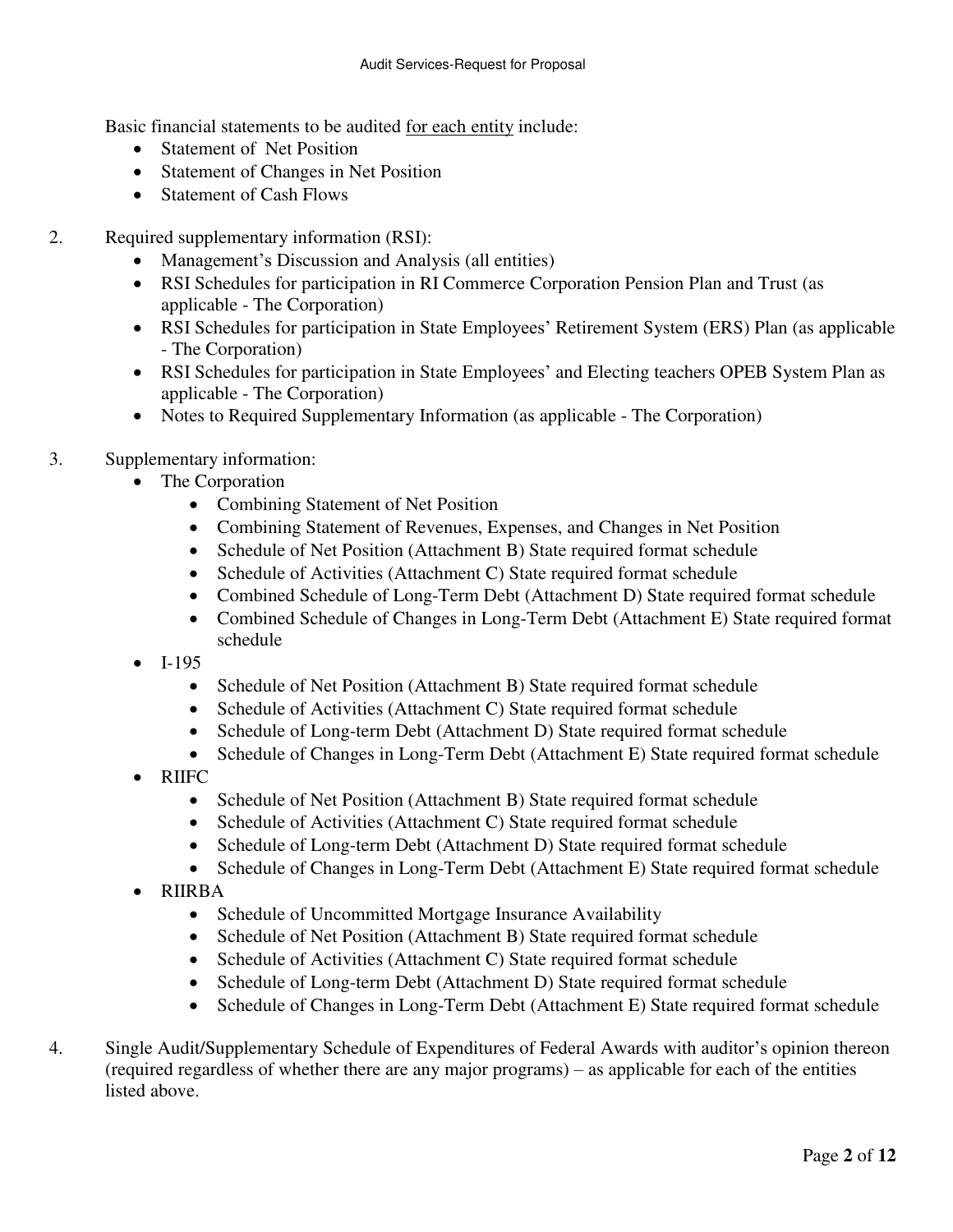- 5. A detailed schedule of travel and entertainment expenses shall be included as supplementary information in the financial statements for each entity. All expenditures of \$200 or greater shall be itemized and a total shown for all expenditures less than \$200. Chapter 35-7-14 of the General Laws of the State of Rhode Island requires the Corporation to prepare and maintain documentation for all travel and entertainment in sufficient detail to allow for post audit (for each of the entities listed above). Guidance on the preparation of the Schedule of travel and entertainment expenses is included as Appendix 3(A) to the *Guidelines for Audit Procurement and Bid Specifications – Quasi-Public Entities – Audit Specifications*
- 6. Audit the separate financial statements Rhode Island Commerce Corporation Pension Plan and Trust (the Plan) for the years ended June 30, 2019; 2020 and 2021:
	- Statement of Fiduciary Net Position
	- Statement of Changes in Fiduciary Net Position
	- Schedule of Employer Allocation
	- Schedule of Pension Amounts by Employer

Required Supplementary Information for "the Plan" as follows:

- Schedule of Changes in Net Pension Liability and Related Ratios
- Schedule of Net Pension Liability
- Schedule of Employer Contributions
- Schedule of Investment Returns

The Corporation is opting to not complete a Management's Discussion and Analysis for the pension audit.

7. Agreed Upon Procedures Examination:

Provide Listing of Revenue Bonds and Notes:

Rhode Island Commerce Corporation and Rhode Island Industrial Facilities Corporation (RIIFC) have the authority to issue bonds and notes. Rhode Island Industrial-Recreational Building Authority (RIIRBA) has the authority to insure bonds issued by RIIFC.

The auditors shall provide the following listings in both Alphabetical order by Trustee/Purchaser, in Alphabetical order by Obligor, and Chronologically by Series Year

- Bonds and notes issued by the Corporation (conduit debt obligations unless otherwise noted)
- Bonds issued by RIIFC and insured by RIIRBA (conduit debt obligations)
- Bonds issued by RIIFC but not insured by RIIRBA (conduit debt obligations)
- 8. Major Federal Programs:

 The auditors shall audit major programs as required by OMB Circular-Uniform Administrative Requirements, Cost Principles, and Audit Requirements for Federal Awards-Subpart F-Audit Requirements and express an opinion on compliance for each major program.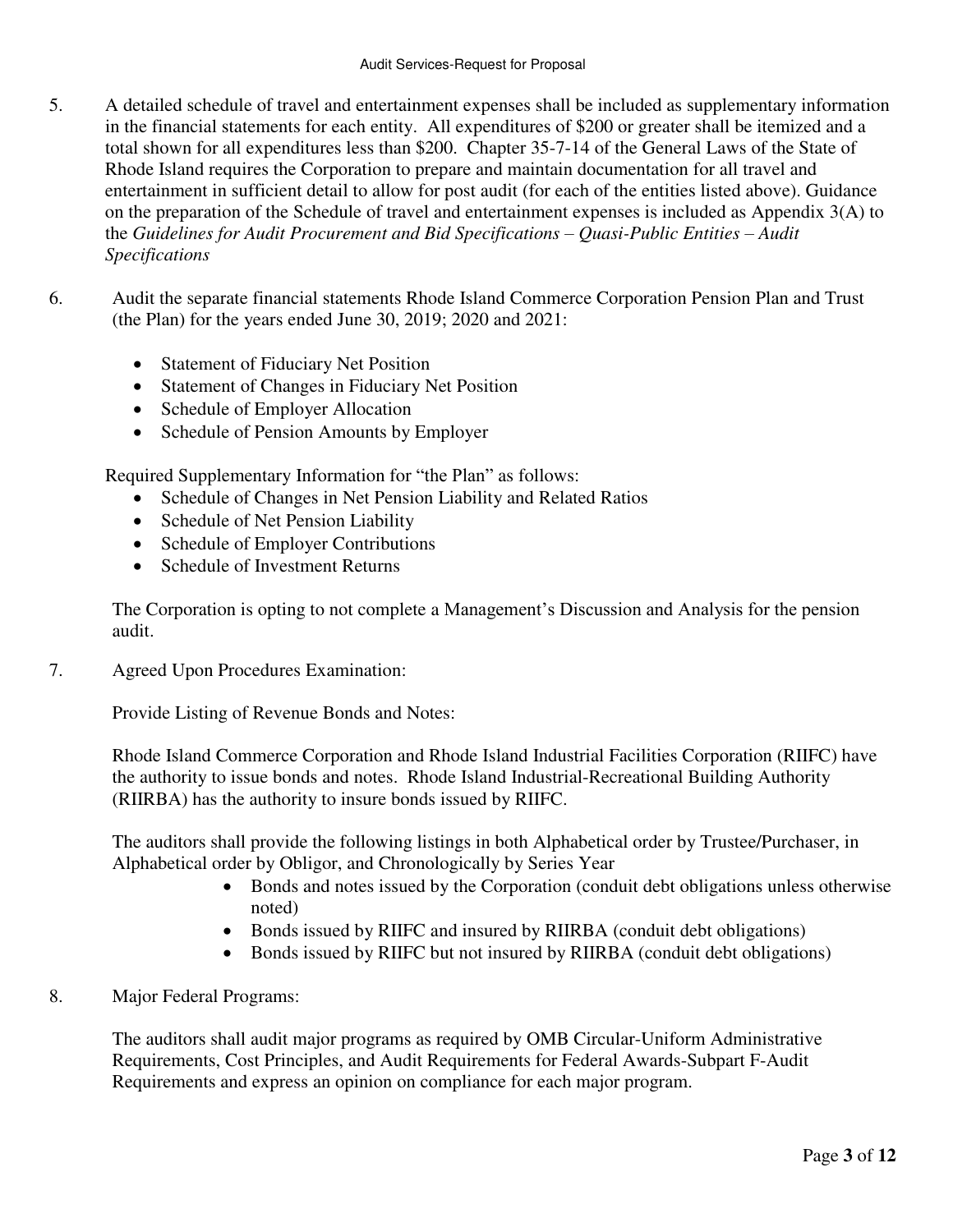Major programs shall be determined in accordance with guidance provided in OMB Circular- Uniform Administrative Requirements, Cost Principles, and Audit Requirements for Federal Awards-Subpart F-Audit Requirements.

If an entity is a component unit for financial reporting purposes, the entity's expenditures of federal awards will be combined with all other expenditures of federal awards for the State reporting entity for the purpose of determining the Type "A" program threshold. The following procedures should be followed when the entity is a component unit of the State reporting entity and will be included in the State's Single Audit Report.

### Identify Type "A" Programs

Type "A" programs will be determined using the State reporting entity's total expenditures of federal awards. Accordingly, an estimate of total federal awards expended by the State of Rhode Island for the fiscal year will be provided by the Office of the Auditor General to the agency under audit and its auditors.

### Risk Assessment

In accordance with criteria outlined in OMB Circular Uniform Administrative Requirements, Cost Principles, and Audit Requirements for Federal Awards-Subpart F-Audit Requirements, perform a risk assessment of Type "A" programs identified above to determine if they can be considered low-risk. Consider all Type "A" programs not qualifying for a low-risk assessment to be major programs and perform required audit procedures as outlined in OMB Circular.

The auditor should seek approval from the Auditor General's Office before declaring any Type "A" program to be low risk.

No risk assessment shall be performed for programs which are less than the Type "A" dollar threshold unless specifically requested by the Office of the Auditor General.

## **Qualifications of Auditor**

- 1. The firm selected for the audit shall be a firm of certified public accountants holding a valid practice permit in the State of Rhode Island (issued by the Rhode Island Board of Accountancy).
- 2. The senior accountant in charge of the fieldwork shall be a certified public accountant.
- 3. The audit organization and the individuals responsible for planning, directing, conducting substantial portions of the fieldwork, or reporting on government audits shall meet the continuing educational requirements of *Government Auditing Standards* issued by the Comptroller General of the United States.
- 4. The audit organization shall have an appropriate internal quality control system in place and participate in an external quality control review program as required by *Government Auditing Standards.*
- 5. The audit organization shall provide a copy of their most recent external quality control review report and also submit the results of any subsequent review performed during the term of the contract to the RI Commerce Corporation, the Auditor General and the Department of Administration.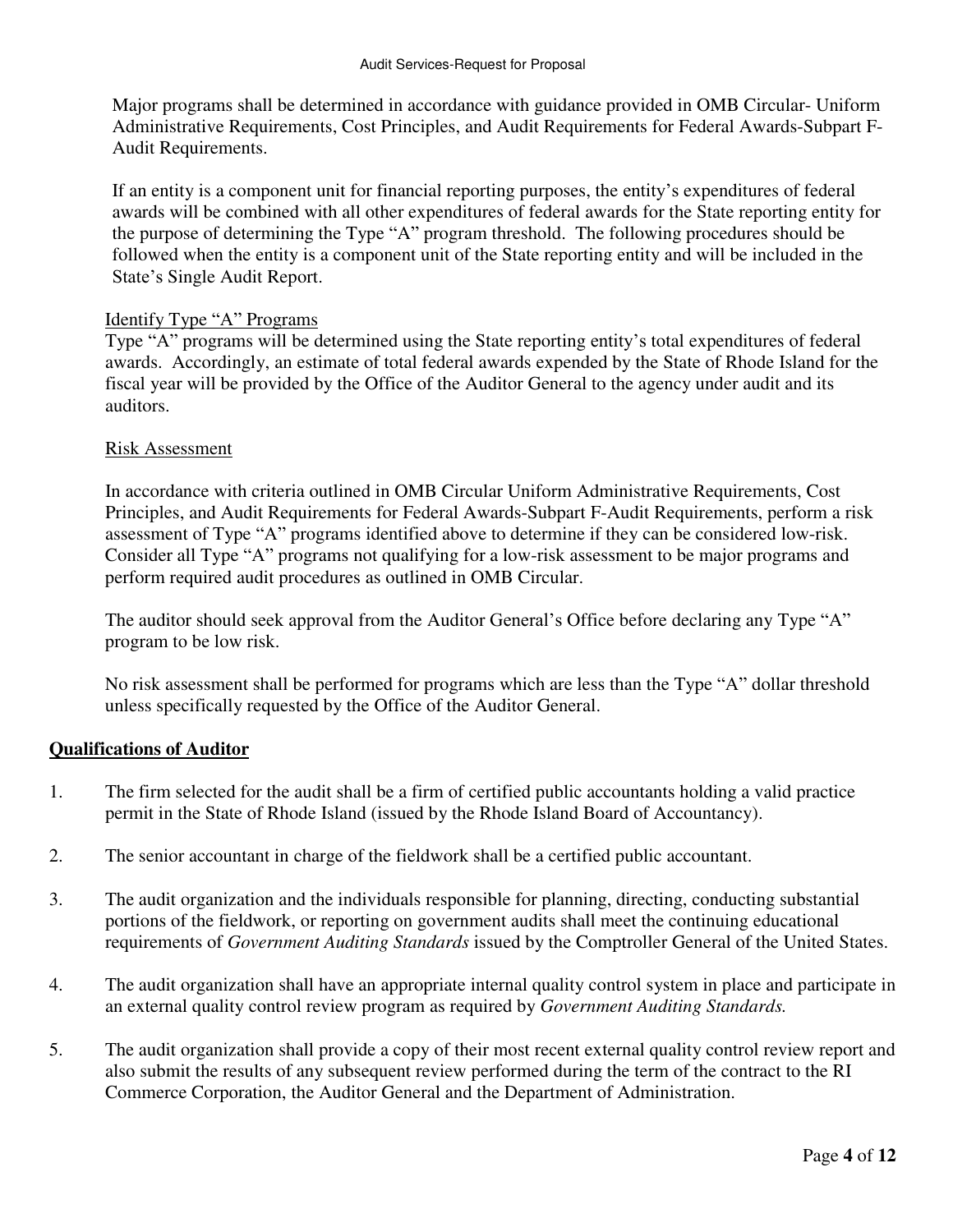6. The audit firm shall have at the time of proposal, and throughout the period of engagement, professional liability insurance coverage of not less than \$1 million.

## **Audit Contract**

- 1. Audit contracts can cover a maximum period of 5 years- a three (3) year initial contract period with two (2) one-year extensions. Before extending the audit contract beyond the initial three (3) contract period the quasi-public entity shall seek approval from the Department of Administration and the Auditor General. When an initial contract period has been for a total of five years and the same firm is engaged through a new procurement, the second contract period shall be for no more than 3 years to limit the total continuous engagement period to no more than eight (8) consecutive years. The engagement of auditors for more than eight consecutive years can be made when deemed necessary and when approved jointly by the Auditor General and Director of Administration.
- 2. Audit contracts covering more than one year shall specify an audit fee for each year and for each entity. The audit fee for each of the financial statement audits and supplementary schedule of expenditures of federal awards shall be inclusive of all expenses and shall be specified separately.

The contract shall also specify an hourly rate for all audit work and reporting requirements related to major federal programs due to the variable scope of work in applying the risk-based approach outlined in OMB Circular -Uniform Administrative Requirements, Cost Principles, and Audit Requirements for Federal Awards-Subpart F-Audit Requirements. Once the scope of testing required for major programs is determined, the auditor and agency will negotiate a not-to-exceed fee for the portion of the audit related to major federal programs.

3. The contract shall distinctly specify the cost of all audit work and reporting requirements related to "the Plan". Audit contracts covering more than one year shall specify an audit fee for each year, and shall be inclusive of all expenses.

### **Special Services**

All requests for special services which are beyond the scope of the audit will be made in writing and will be invoiced at the hourly rates specified in your bid as follows (add additional categories as required):

> Partner/Principal  $\qquad \qquad \text{\_}$ Senior Manager  $\qquad \qquad \$  Manager/Supervisor \$ Staff Accountant \$ Administrative \$\_\_\_\_\_\_\_\_\_\_\_

### **Audit Standards**

1. The audit must be conducted in accordance with generally accepted auditing standards established by the American Institute of Certified Public Accountants.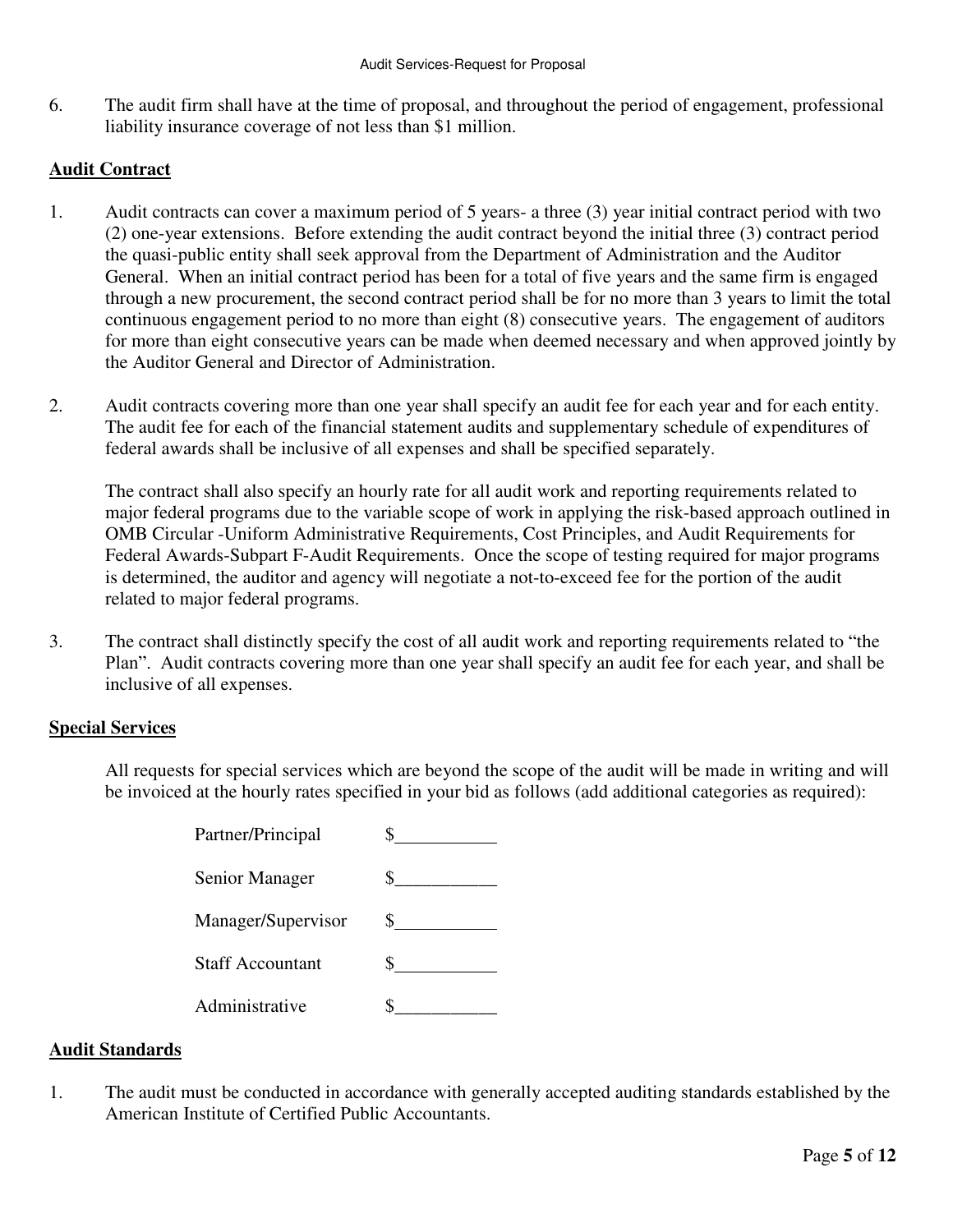- 2. The audit must be conducted in accordance with the standards for financial audits contained in *Government Auditing Standards* issued by the Comptroller General of the United States.
- 3. For the single audit the standards contained in the amended (July 1996) Single Audit Act of 1984 and the provisions of OMB Uniform Administrative Requirements, Cost Principles, and Audit Requirements for Federal Awards-Subpart F, must also be followed.

## **Audit Reports**

Due Dates for Completion of Audit and Delivery of Reports

1. The audit shall be completed and final audit reports (inclusive of all audit communications) related to the financial statements must be delivered to the agency, Department of Administration – Office of Accounts and Control, and the Office of the Auditor General by **September 30** of each year (as required by Section 35-6-37 of the General Laws).

**Failure to comply with the statutory submission date may result in termination of a firm's audit engagement.** 

**Compliance with due dates for submission of the final audit report requires anticipation of and allowance for (1) sufficient review time by the Office of Accounts and Control and the Office of the Auditor General of draft audit reports and other audit communications; and (2) sufficient review time and acceptance by the audit committee, board of directors, or individuals constituting those charged with governance for the entity.** 

**Draft reports shall be provided to the Office of Accounts and Control and the Office of the Auditor General not less than 7 days prior to the required final audit completion and submission date.** Draft reports and other communications submitted for review to the Office of Accounts and Control and the Office of the Auditor General shall have undergone review by the firm's internal quality control review process prior to submission.

Submission of audit reports and communications in electronic form is preferred.

2. The additional audit reports relating to federal awards and required by the federal Single Audit Act and OMB Guidance 2 CFR part 200 - Uniform Administrative Requirements, Cost Principles, and Audit Requirements for Federal Awards - Subpart F – Audit Requirements) (if required) shall be submitted no later than **November 30** of each year.

1. Draft copies (PDF version) of all audit report(s) and other audit communications shall be submitted to:

a) those charged with governance for the RI Commerce Corporation (President/COO, Chief Financial Officer (CFO), Audit committee), and

b) Office of the Auditor General and the Department of Administration-Office of Accounts and Control.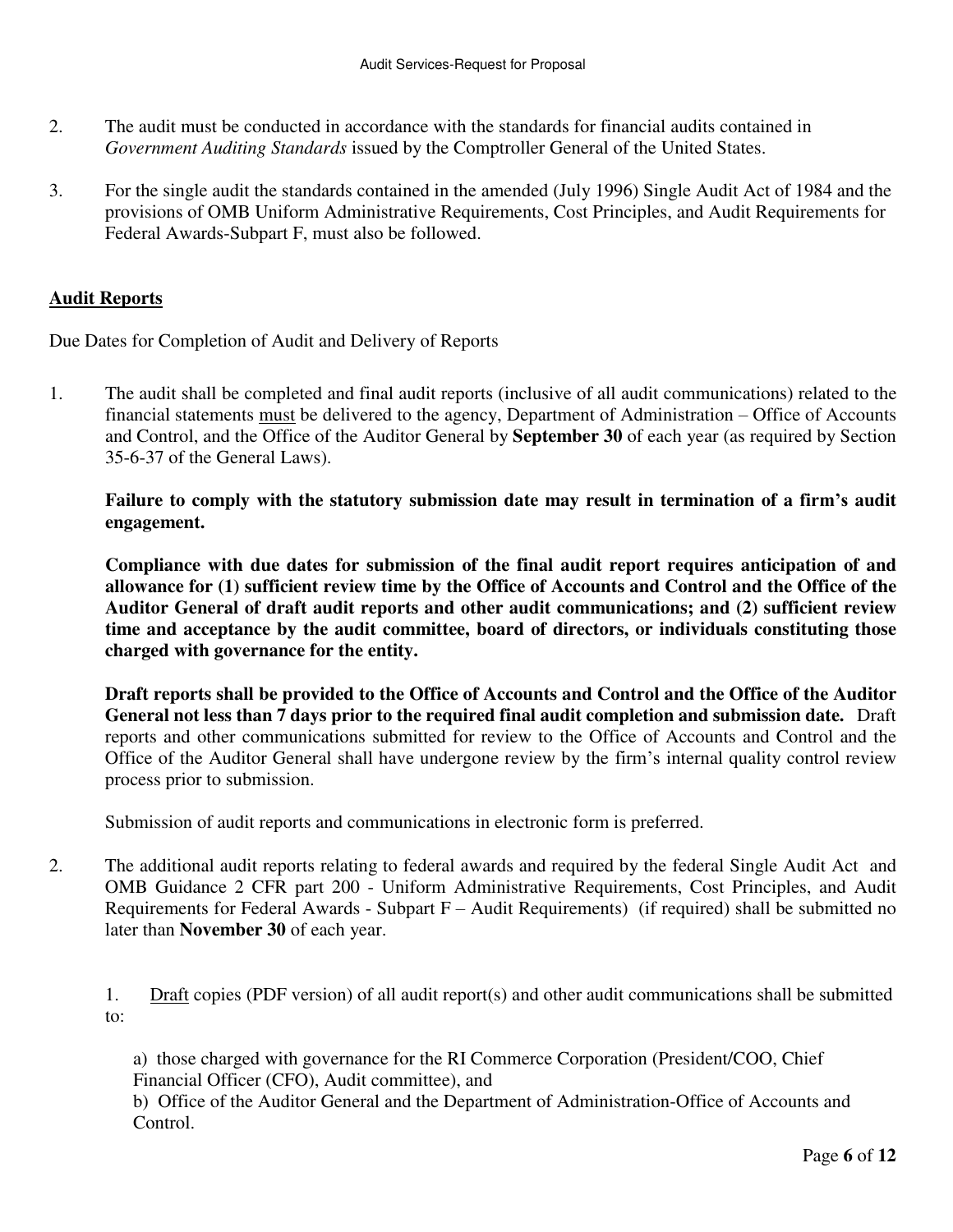2. Final Audit Report(s) (Hard copy and PDF version) (inclusive of all audit communications) related to the financial statements and one unbound copy must be delivered to RI Commerce Corporation. The Corporations shall transmit one copy of each audit report (inclusive of all audit communications) to the State Controller for incorporation in the state's annual financial report, one copy to the Director of Administration and two copies to the Auditor General. Electronic submission of the reports is encouraged.

- 3. Corporation breakdown as follows:
	- a) Rhode Island Commerce Corporation Consolidated– 60 copies of the Audit Reports and 20 copies of the Management Letters
	- b) RI Industrial Facilities Corporation 50 copies of the Audit Reports and 10 copies of the Management Letters
	- c) RI Industrial-Recreational Building Authority 50 copies of the Audit Reports and 10 copies of the Management Letters
	- d) I-195 Redevelopment District- 50 copies of the Audit Reports and 10 copies of the Management **Letters**
	- e) Rhode Island Commerce Corporation Pension Plan and Trust-60 copies of the Audit Reports and 20 copies of the Management Letters
- 3. Reports to be submitted for each entity include:
	- 1. Reports on:
		- a) basic financial statements, (as specified in the Audit Scope section) based on an audit performed in accordance with generally accepted auditing standards and *Government Auditing Standards.*
		- b) supplementary financial statements, schedules and information (including the State required format supplementary schedules to be submitted to the Office of Accounts and Control for component units and the schedule of travel and entertainment expenses).
		- c) internal control over financial reporting and on compliance based on an audit of financial statements performed in accordance with *Government Auditing Standards.*
	- 2. Reports and summaries related to federal financial assistance (as appropriate in the circumstances) as required by OMB Circular - Uniform Administrative Requirements, Cost Principles, and Audit Requirements for Federal Awards - Subpart F – Audit Requirements.
	- 3. Other reports requested by the agency and/or the Department of Administration Office of Accounts and Control and/or the Office of the Auditor General or as required by the applicable section of the General Laws.

 Note: Auditors should not prepare the Data Collection Form referenced in OMB "Uniform Administrative Requirements, Cost Principles, and Audit Requirements for Federal Awards" (2 C.F.R §200). This form will be prepared by the Office of the Auditor General for the State reporting entity.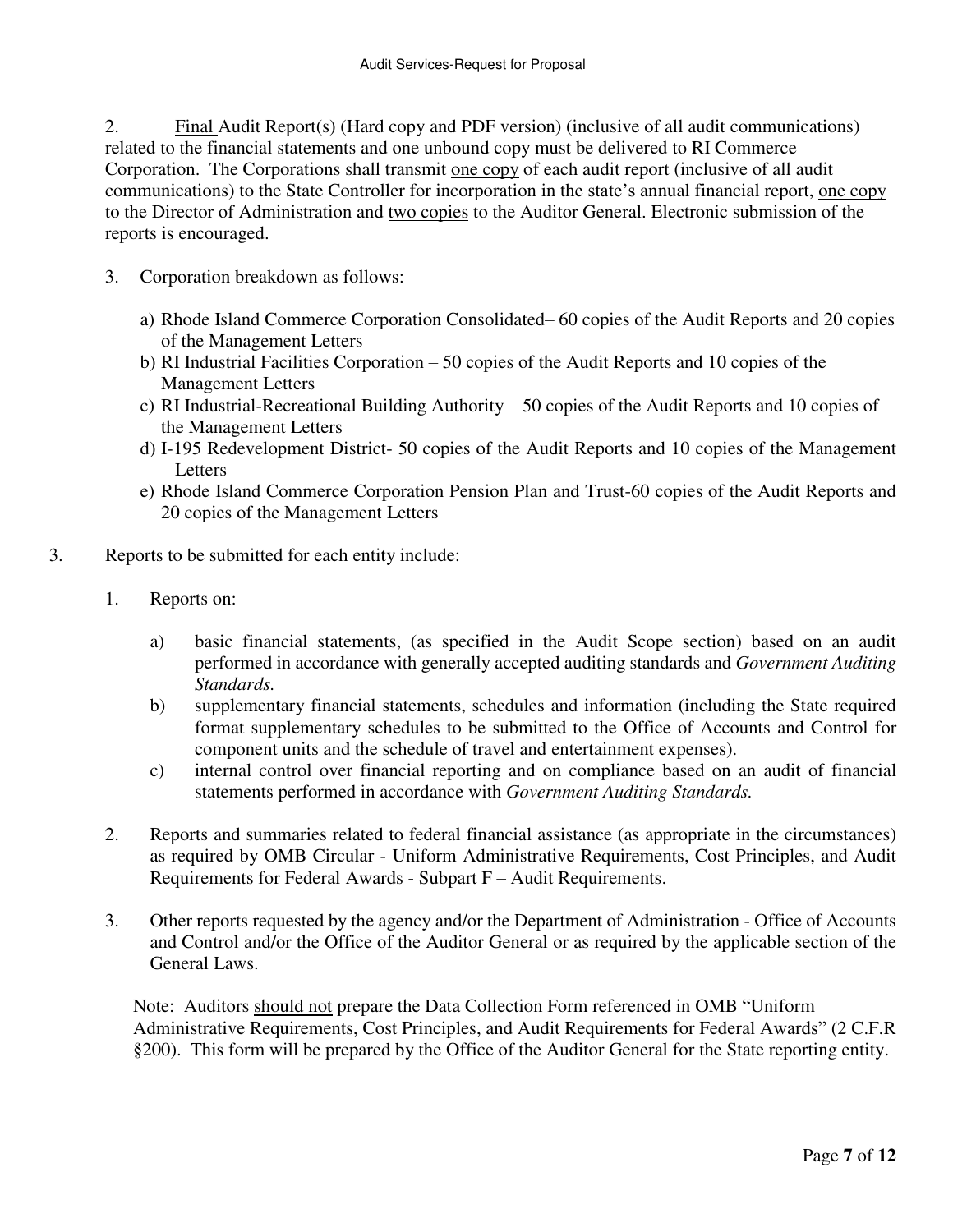### **Other Reports**

Listing of Revenue Bonds and Notes based on agreed upon procedures.

#### **Management Letter**

- 1. A management letter shall be submitted upon completion of the audit to the President/COO, Chief Financial Officer, Audit committee, and board of directors, with copies to the Director of Administration-Office of Accounts and Control and the Office of the Auditor General.
- 2. The management letter should include comments, and/or recommendations beyond those included in the reports described above, on such matters as:
	- a. policies, procedures and practices employed by the agency.
	- b. immaterial weaknesses in the internal controls that are not "significant deficiencies."
	- c. use of resources to provide a governmental service in a reasonable, judicious, economical, and efficient manner.
	- d. compliance with state laws pertaining to the agency and with rules and regulations established by the agency.

## **Coordination between the Auditor of the Agency and the Office of the Auditor General and Department of Administration-Office of Accounts and Control**

The private auditor selected for the agency audit shall cooperate with the Auditor General, as Group Auditor, in his coordination of the Single Audit of the State. This will include communications between the Auditor General and the private auditor regarding the determination of major federal financial assistance programs using the risk-based approach prescribed by OMB Circular Uniform Administrative Requirements, Cost Principles, and Audit Requirements for Federal Awards-Subpart F- Audit Requirements.

### Specific inquiries and procedures to assure such coordination include:

- a. a written representation that the private auditor of a component unit is aware that the financial statements he is to audit will be incorporated in the financial statements of the state as the reporting entity and that their report thereon will be relied upon and referred to by the Auditor General as well as any other reports required by *Government Auditing Standards* or the Single Audit Act and OMB Circular Uniform Administrative Requirements, Cost Principles, and Audit Requirements for Federal Awards-Subpart F.
- b. prompt notification to the Auditor General and the Director of Administration by the private auditor if he becomes aware of fraud, abuse, or illegal acts or indications of such acts affecting the agency.
- c. prompt notification to the Auditor General and the Director of Administration by the private auditor if he encounters any significant accounting and/or auditing problems, or any situations that would delay completion of the audit.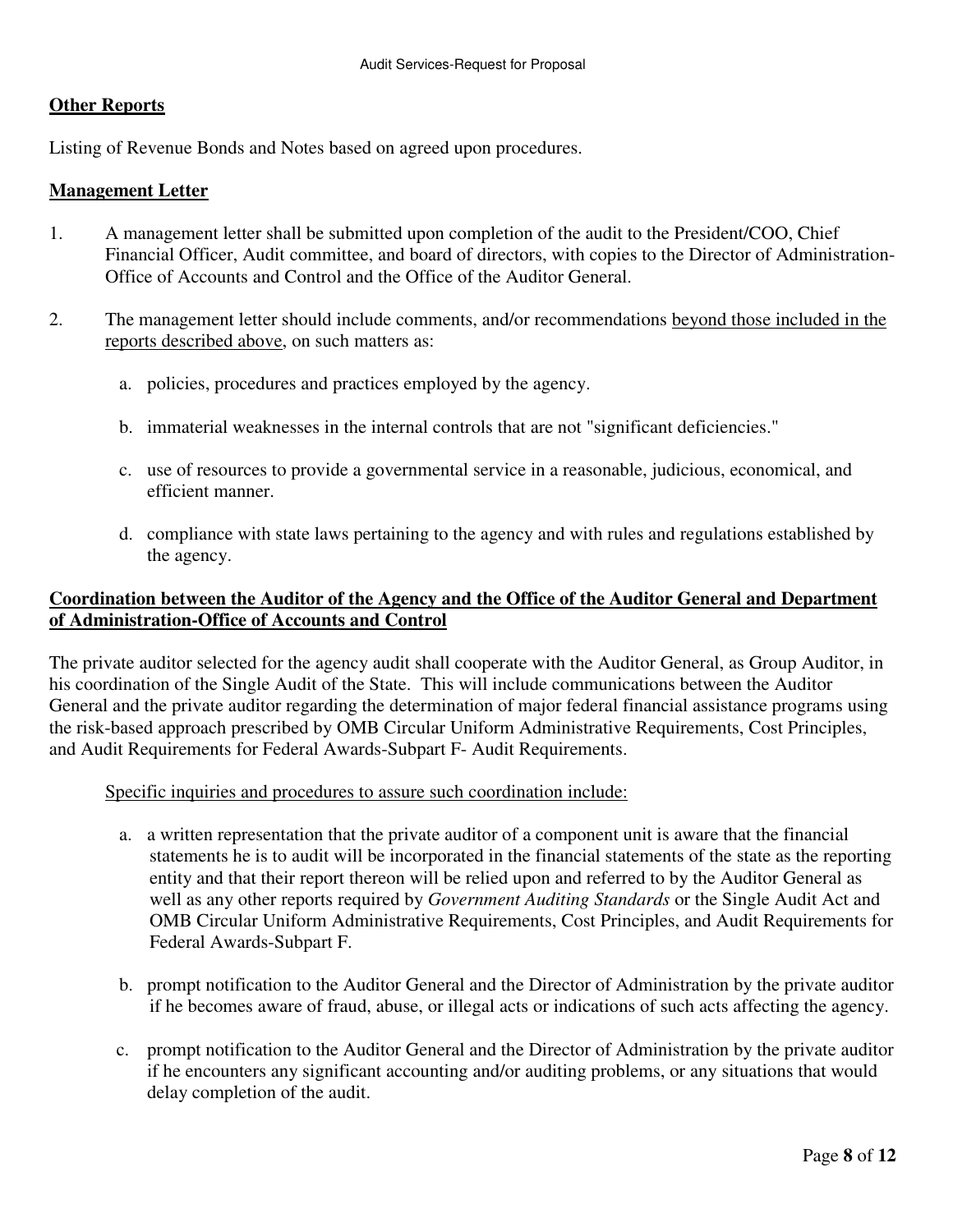- d. audit workpapers of the private auditors shall be made available upon request of the Director of Administration and/or the Auditor General for their review, at the completion of the agency audit.
- e. a written representation that the private auditor is independent under the requirements of the American Institute of Certified Public Accountants including those in the AICPA Code of Professional Conduct and *Government Auditing Standards.*
- f. a written representation that the private auditor of a component unit meets the continuing educational requirements of G*overnment Auditing Standards.*
- g. a written representation that the private auditor has an appropriate internal quality control system in place and has participated in an external quality control review program as required by *Government Auditing Standards.* He will provide the Office of the Auditor General, as the group auditor, with a copy of his most recent external quality control review report.
- h. a written representation that the private auditor will perform the audits in accordance with generally accepted accounting standards promulgated by the American Institute of Certified Public Accountants and the standards applicable to financial audits contained in *Government Auditing Standards* issued by the Comptroller General of the United States. In addition, the financial statements must conform to generally accepted accounting principles for state and local government units.
- i. attendance of the Auditor General at entrance, exit and other conferences between the private auditor and the agency.
- j. submission of ALL "draft" copies of the audit report(s) and management letter before the exit conference but not less than 7 days prior to the required final audit completion and submission date. Draft reports and other communications submitted for review to the Office of Accounts and Control and the Office of the Auditor General shall have undergone review by the firm's internal quality control review process prior to submission.
- k. certify that in accordance with Chapter 27 of Title 17 of the Rhode Island General Laws, audit firm has filed, or will file upon execution of this contract if required, an affidavit with the State Board of Elections concerning reportable political contributions.
- l. certify that no Rhode Island "Major State decision-maker", or spouse or dependent child of such person as defined in RIGL § 42-6-1 holds either a ten percent or greater equity interest or a five thousand dollar or greater cash interest in the business.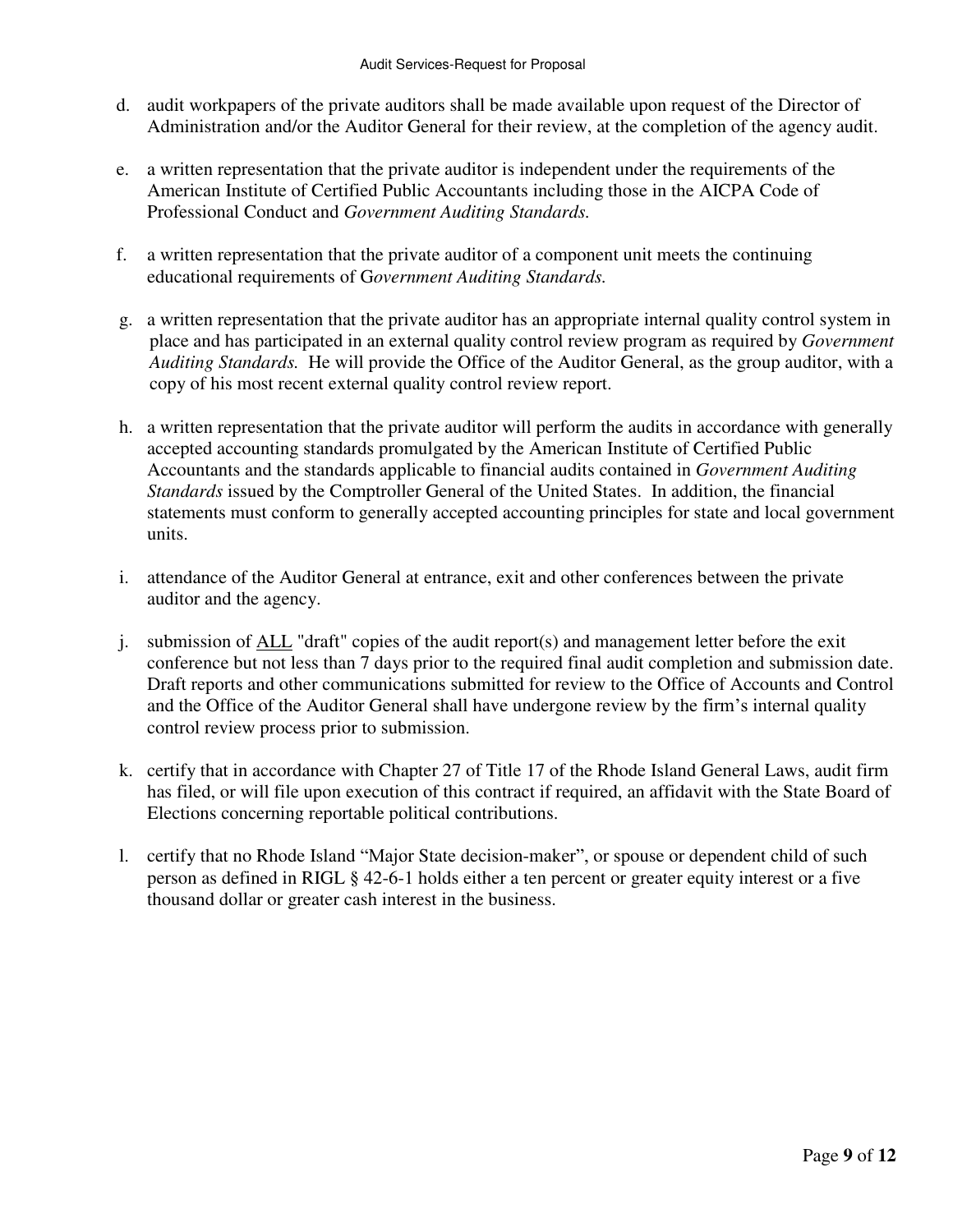## **Audit RFP Evaluation Criteria**

|                                                                        | <b>Points</b>    | <b>Points</b> |
|------------------------------------------------------------------------|------------------|---------------|
| <b>Summary Point Total</b>                                             | <b>Available</b> | Awarded       |
| Overall qualifications and experience of the firm and the specific     | 40               |               |
| engagement personnel to be assigned focusing on experiences with       |                  |               |
| governmental entities and the specific line of business or services    |                  |               |
| provided by the entity to be audited.                                  |                  |               |
| Overall audit approach and audit strategy described/outlined in the    | 30               |               |
| proposal and firm capacity to perform the engagement within the        |                  |               |
| specified timeframe (prior experience of the firm in meeting timelines |                  |               |
| should be factored in here)                                            |                  |               |
| Audit fees - See formula for points awarded for audit fees (*)         | 30               |               |
| <b>Total Points</b>                                                    | <b>100</b>       |               |

## **Audit RFP Evaluation Criteria (continued)**

\* Evaluation technique – audit fees

Audit fee score = (lowest bid/bid for firm being evaluated)  $X$  30 points

*Example:* Assuming 3 bids received were: (firm A) - \$40,000, (firm B) - \$46,000, (firm C) - \$50,000

Firm A (the lowest bidder) awarded 30 points  $$40,000/$40,000$  X 30 points = 30

Firm B awarded 26 points \$40,000/\$46,000 X 30 points = 26

Firm C awarded 24 points \$40,000/\$50,000 X 30 points = 24

### **Proposal Requirements**

In order to be considered responsive and responsible, proposals must at a minimum contain the following:

#### Offeror's technical qualifications:

- a. Experience with governmental audit engagements and entities similar to the entity,
- b. Firm organization and leadership team and professional staff resources,
- c. Engagement staff qualifications and experience,
- d. Understanding of work to be performed, including planned audit procedures, process to gain an understanding of internal control sufficient to plan the audit, estimated hours and other pertinent information,
- e. Understanding regarding data to be provided and completed by entity that is needed for the audit,
- f. Project management approach and procedures the proposing firm will employ to ensure compliance with final audit completion delivery dates,
- g. Identification of any sub-contractors, co-proposers, or other entity that will be used to provide the professional services sought by the request for proposal,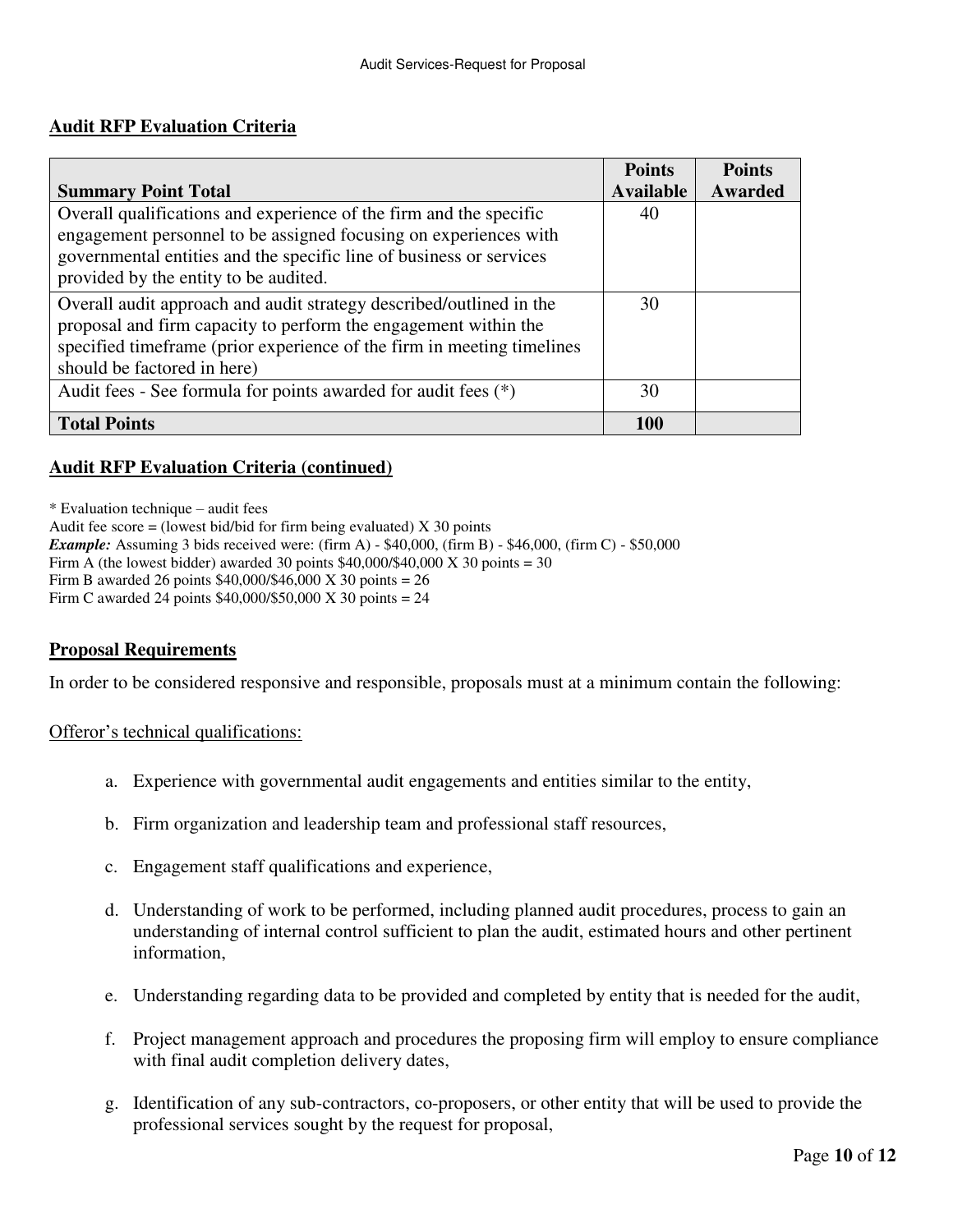- h. Audit client references that may be contacted regarding professional services provided previously,
- i. Proof of professional liability insurance coverage in effect in an amount not less than \$1 million,
- j. A listing or description of other professional services provided by the proposer to the State of Rhode Island (primary government) or any other component unit.

### Administrative:

The following information shall be provided as part of the proposal**:** 

- 1. Person who will be the primary point of contact with the Corporation
- 2. Hourly fee expectation by position
- 3. Fee for audit of each individual entity listed for each year; and the separate agreed upon procedures engagement
- 4. Rates for additional services offered by the firm
- 5. Acknowledgement of the Conflict of Interest Affidavit requirements.
- 6. A disclosure of all outstanding financial obligations with the State of Rhode Island.
- 7. Submit six (6) printed copies and one (1) electronic copy (thumb drive) of the proposal on or before **2:00 P.M. on Wednesday, May 1, 2019.**

Rhode Island Commerce Corporation **Attention: Audit Services RFP**  315 Iron Horse Way, Suite 101 Providence, RI 02908

## **Questions:**

Questions may be emailed to [Lisa.Lasky@commerceri.com](mailto:Lisa.Lasky@commerceri.com) by 4:30 P.M. on Monday, April 22, 2019. Responses to questions, interpretations or clarifications concerning this RFP will be posted on-line via addendum at [www.commerceri.com](http://www.commerceri.com/) and [www.purchasing.ri.gov](http://www.purchasing.ri.gov/) by Wednesday, April 24, 2019 to ensure equal awareness of important facts and details.

Rhode Island Commerce Corporation reserves the right to reject any or all bids for not complying with the terms of the request for proposal. Rhode Island Commerce also reserves the right to negotiate with the selected bidder in the event that the lowest responsive and responsible bid price exceeds available funds. Any bid may be withdrawn prior to the above scheduled time for the opening of bids or authorized postponement thereof. Any bid received after the time and date specified shall not be considered. Responses received via electronic submission only will be disqualified.